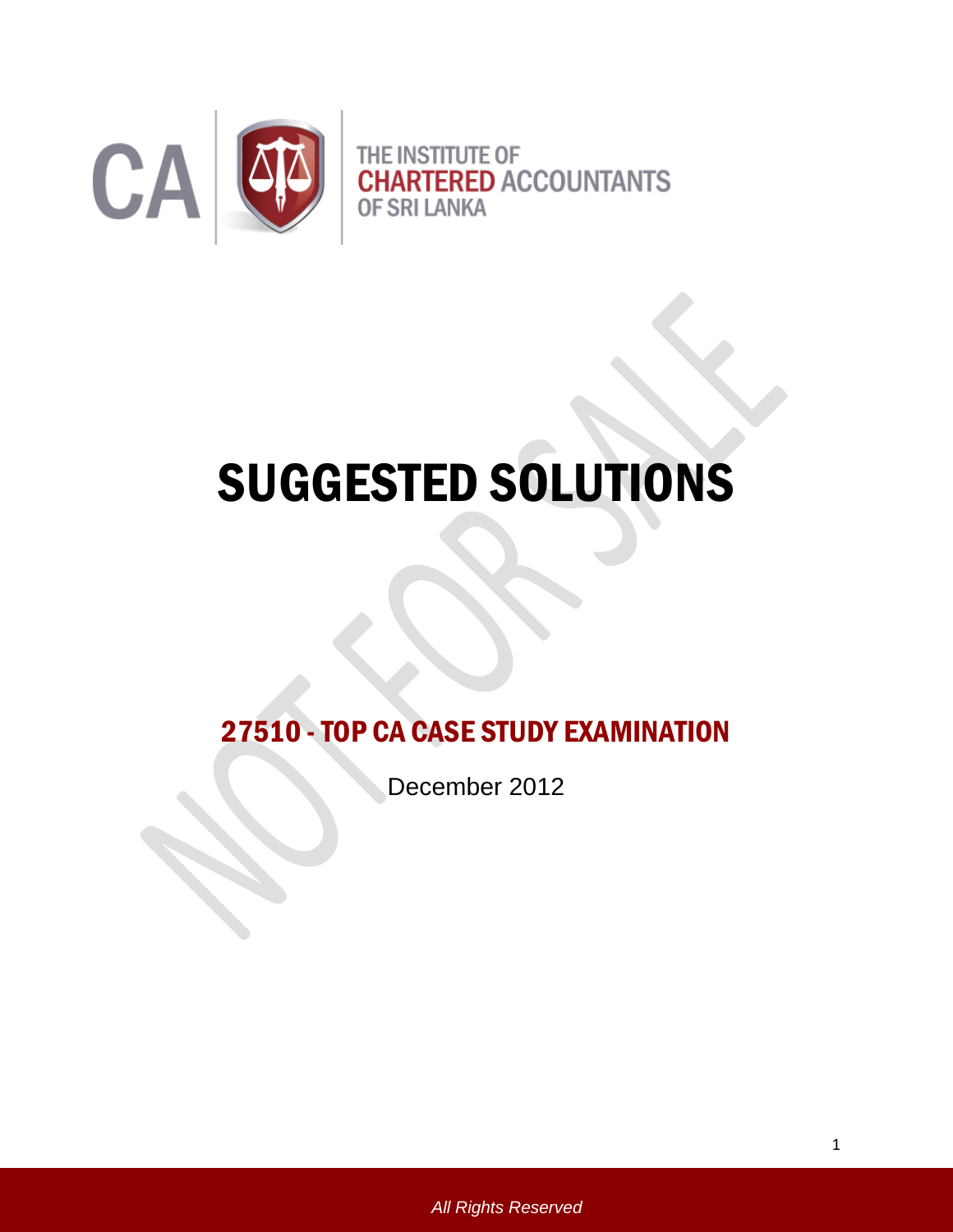Given below is an answer script which is provided as an example of the sort of answer that candidates manage to achieve when sitting the TOP CA Examination.

Rather than showing an unrealistic "model" answer – written by the examiners themselves- which could not be achieved under normal exam conditions, this script is prepared based on both Examiner's model answer and answer scripts of clearly competent students. Objective of this answer is to show the sort of answer that is written by a successful exam candidate.

Please note that there is no pre-determined one answer which is considered to be the correct and model answer for a TOP CA Case Study Exam Paper. In any case study type paper, there is no correct or wrong answer but success depends on the extent of applying analytical techniques, demonstrating of technical knowledge and professional skills to resolve real-life issues faced by businesses.

**To: travin @ TDI.com From: Vinod Date: 6th Dec. 2012 Subject: Restructuring Skyfly Group**

Please find appended herewith the draft analysis on restructuring exercise to be under taken in Skyfly group.

In order to address your requirements mentioned in the previous mail, I have lined up the analysis as below:

- 1. TOR (Is not included and to be discussed with you. May be required if we are to use this draft report to produce for the use of Exco. Members of Skyfly )
- 2. Executive Summary
- 3. Introduction to Skyfly Group
- 4. Insight to Global and Domestic trends in aviation Industry
	- a. Macro-economic outlook
	- b. Industry outlook
	- c. Domestic Factors
- 5. Financial Issues faced by Skyfly
- 6. Other operational implications of Skyfly
- 7. Evaluations of recapitalization options
- 8. Recommendations & Conclusion
- 9. Other Factors

# **Executive Summary**

#### **Skyfly - Company Profile**

- $\triangleright$  Skyfly is the National carrier in Serendib with a major stake of 51% owned by the government and the balance is owned by Scroon which manages Skyfly.
- $\triangleright$  It operates its flits to 45 destinations in 23 countries including Europe, Middle East, South Asia, Southeast Asia and Far East. However Skyfly encountered many short sighted strategies.
- $\triangleright$  Unfavorable Business Climate, Macroeconomic issues and other accumulated financial and operational dilemmas during last decade .

#### **Current Financial & Operational Issues with - Skyfly**

Skyfly is suffering from continuous losses due to deteriorating revenue, high gearing ratio, poor liquidity. Negative Assets position is reflected in the financial position of the company. Net loss for the last year is 16 Bn. (please refer section five)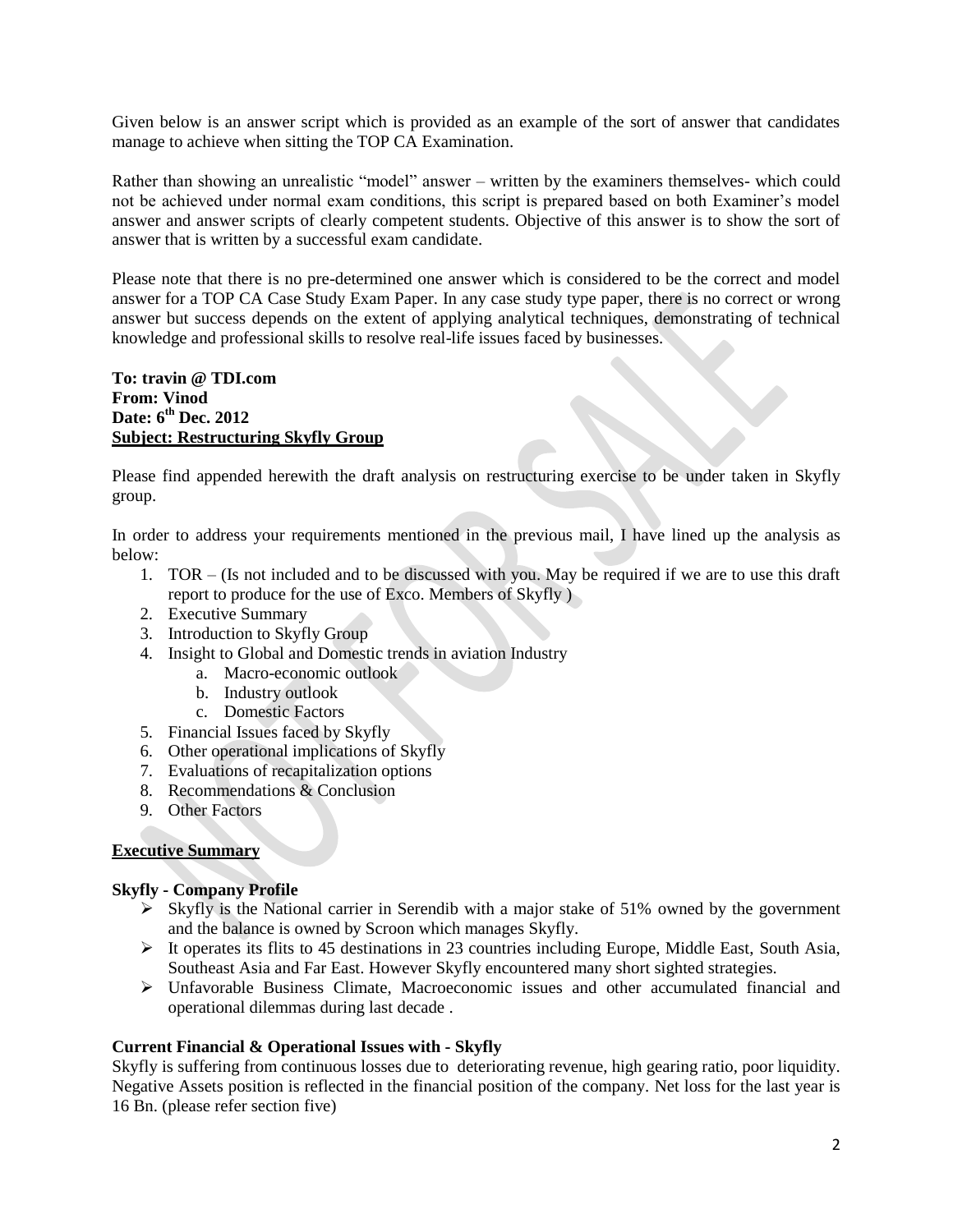In addition to financial problems it faces many operational issues such as threat of losing operational license, threat from oil suppliers, de-motivation of employees, losing pilots etc. (Please refer section six) All of these suggests going for a strategy change in business model and capital restructuring.

In analysing the global economic trend, industry factors and home country profile, encourage to go for a LCC, from current level, and merging with flying air suggest being a LCC in order to prevent "stuck in the middle" situation. In going for a LCC it has to change all strategies to bring the company to a cost leader.

In evaluating the financing options, the best option would be getting the management service from Asian fly. But this also has some drawbacks. (please refer to section 7)

Hence government should try to get the management from Asian fly while keeping a part of stake with them self.

The other two financing options would not be sound as;

- Bringing additional debt increases the financial leverage and just getting money from IPO would not solve the core issue in Skyfly.
- $\triangleright$  As Other recommendations, company should solve other operational issues with top priority.

#### **Introduction to Skyfly**

Skyfly is the national carrier in Serendib country which operates as Full Service Carrier with business and economic class configuration. It operates to destinations in Asia and Europe from its hub air ports at Serendib International Airport.

Skyfly was previously known as Aerofly and it was set up by the government of Serendib in 1982. In the Initial stage it operated three Boeings' 707 and reached six international destinations. It carried 265.000 passengers first year. In its expansion plans government was seeking to alliance with a strategic partner and as a result Aerofly entered in to a Management agreement with Lionfly group in 1998. Subsequently name was changed as Skyfly.

By the years, it increased the original network to a total of 45 destinations in 23 countries with 12 Air buses. It was one of the leading Airlines in Asia with supreme quality including warm hospitality, quality on board and ground followed by a visionary leadership. However the era began from 2000 was very challenging to the group due to the civil war took place in Serendib. Over the last decade, company encountered with high financial and operational risk due to continuous losses, unhealthy financial position, operational inefficiencies and lack of prudent decision making ability shown in challenging environment.

As a result Lionfly divest its strategic management alliance with Skyfly in 2006. Lionfly's stake was acquired by Scroon Airline a Singapore aviation company at a discounted value under the same controlling power.

Nevertheless irrespective the new measures taken by new management to make the airline a profitable and attractive, still Skyfly struggles with the same financial and operational dilemma.

However the subsidiary of Skyfly performs well and it is positioned itself as a **"cash cow**" to the group.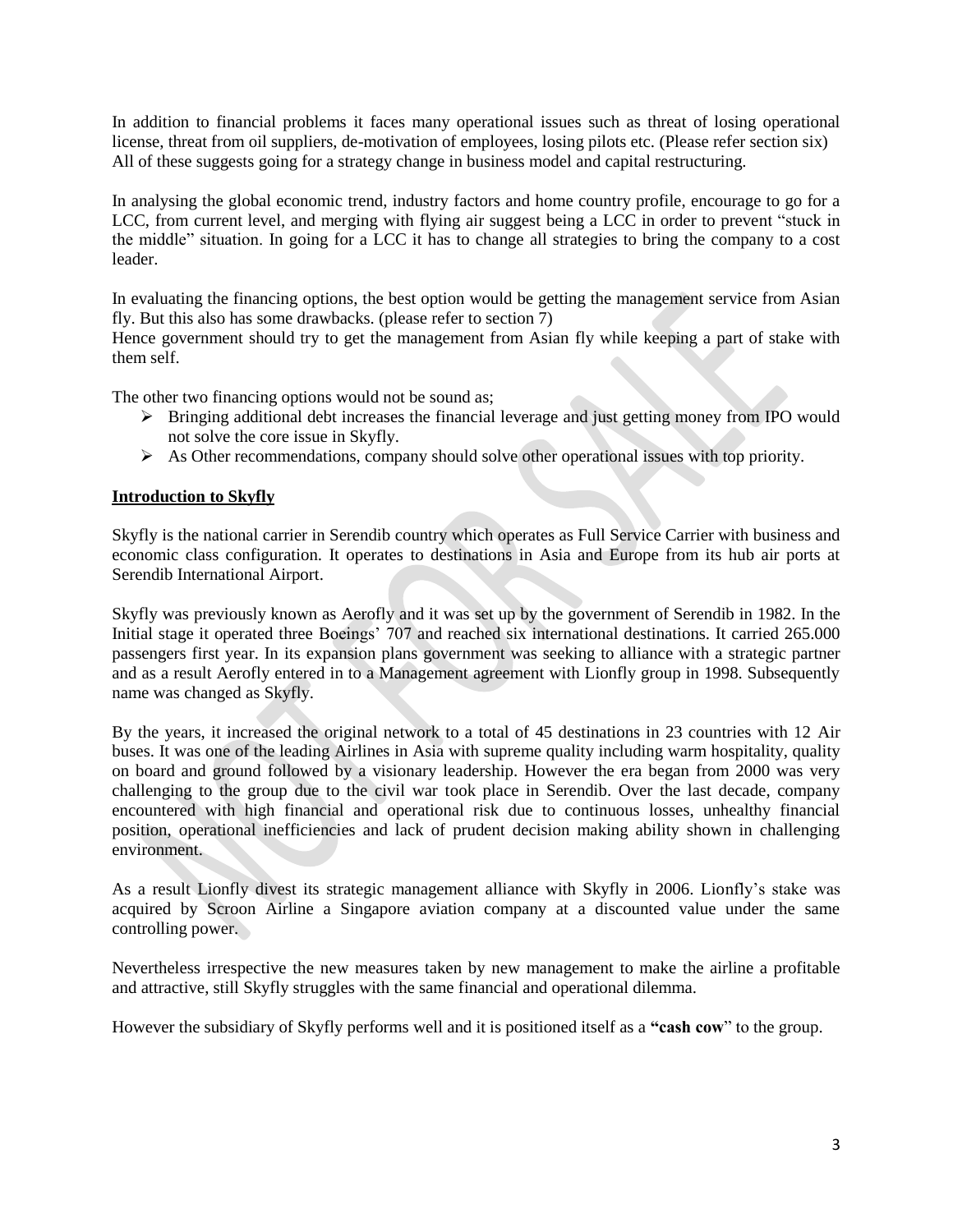## **Insight to global and domestic trends in Aviation Industry Macro Economy**

The below is an insight on future trends, directions and key alarming factors in the aviation industry in terms of macro-economic aspects, industry aspect and inherent domestic factors within Serendib.

To lager extent, these factors drive the future of aviation industry and, hence it is very pre genetic to evaluate the pros and cons of each factor before reaching any strategic decision by Skyfly.

On the other hand these are not the opportunities which could then be matched by existing strengths and converting the threats to opportunities.

#### **Deteriorating world economic growth**

It is expected world economic growth is likely to slow down to 3% until next decade. As a result people's living standard, savings, par capital might be deteriorated. However **this would be an opportunity to cost leadership business such as low cost carriers in the long run.**

#### **Developing a strong Middle Class**

Strong middle class has been emerged in China, Latin America, Eastern Europe etc. they would be next drive engine in next century. This **may increase the demand for LCC** which suits to their budget.

#### **World next Economic Hubs – BRICS**

Brazil, Russia, China, South Africa would be next world economic hubs who drives the world economy. Most of these countries are located in Asian region. Since these regions promote their best MICE (Meetings+Incentives+Conference+Events), air travelling across these regions would be frequent in future.

Hence having **an air travel solution which minimizes the cost leakage is highly essential** in the next decade.

#### **How the industry will move in Aviation Industry**

#### **Increasing global LCC Share**

Global LCC share has been increased over last decade from 7.8% to 22% in the last ten years.

#### **Competition from rivals**

- $\checkmark$  Intense competition could be seen among rivals and this has led to severe price cuttings, mega marketing, promotions, and mergers acquisitions etc.
- $\checkmark$  Demand for new high fuel efficient aircraft also have been increased. More than 12000 orders have been made for Boeing and Airbus for next two years.
- $\checkmark$  High LCC market penetration in Asia
- $\checkmark$  Market penetration in Asia for LCC is 46.4% and this is the highest among other regions.
- $\checkmark$  Continued losses by major premium airlines in the West Europe, specifically FSC segment. However, many leading LCC continued to generate profits from their operations.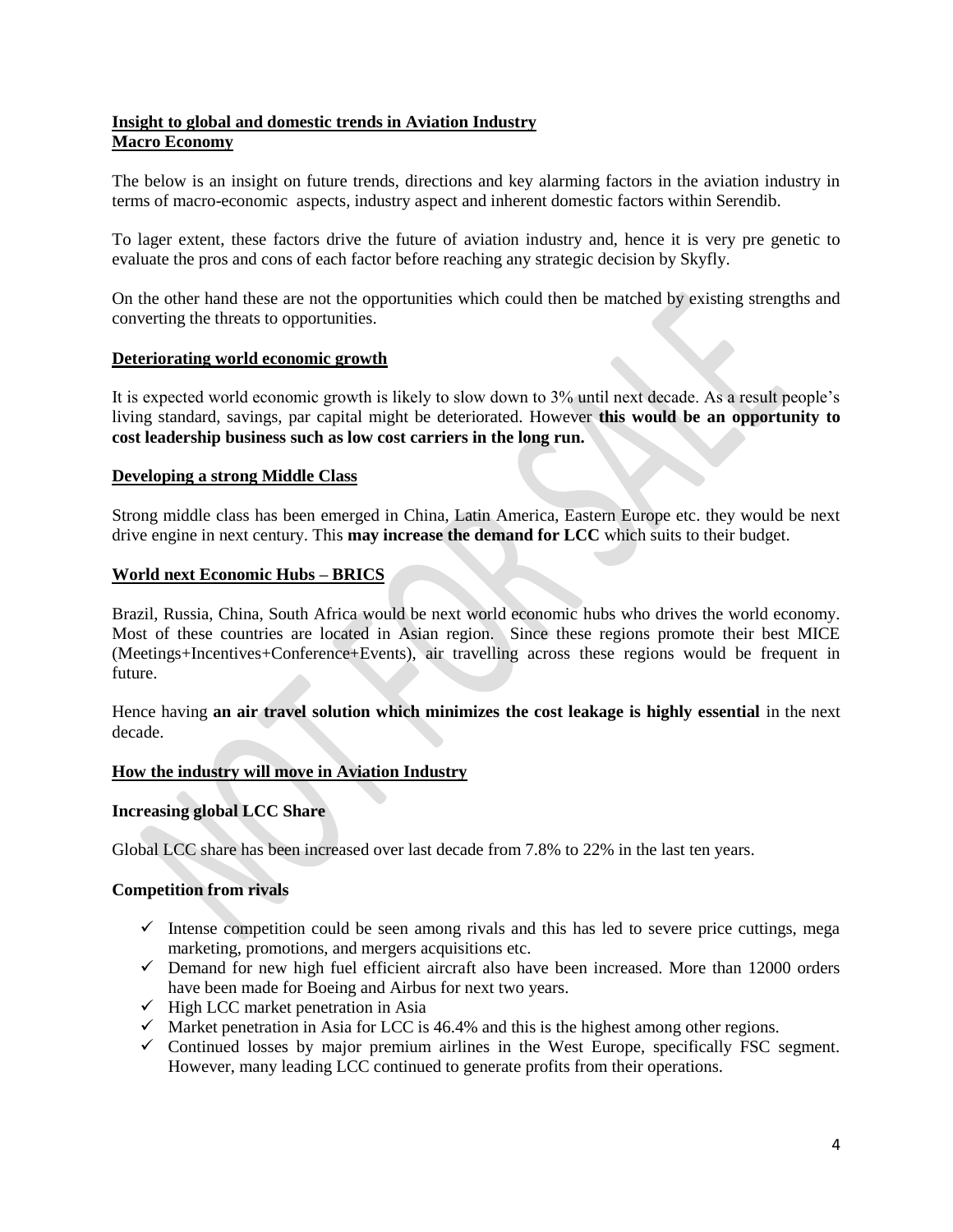## **International Travelling Movement**

In bound tourism arrivals in Asia is strengthen by 85% increase in the year 2010 compare to arrivals in 2000. South Asian segment also shows a high growth.

Hence it shows the potential for growth in Aviation Industry.

There is an Increase in inbound tourist arrivals in Serendib. This is a 30% increase over the previous year.

#### **Financial Implication & Skyfly Airline – Snapshot**

- $\triangleright$  Group revenue increased by 6% to 75 Bn in 2012. However, passenger revenue in 2012 has been decreased to 59Mn from 66Mn in 2008.
- $\triangleright$  Operating expenditure has been increased by 13% to 90 Bn in 2012 over 79Bn in 2011. While staff cost accounts for 12% of total operating cost, the annual operating lease accounts for 9%.
- $\triangleright$  Continuous losses
	- o No profits attributable to equity holders over last 10 years except year 2007/08. Company recorded a net loss of 16 Mn in 2012, compare to 8.9 Mn in previous year.
- $\triangleright$  Negative net assets has been reached to 12 Bn in 2012
- $\triangleright$  High financial risk through high gearing ratio of 70%
- $\triangleright$  Severe working capital problems through increasing negative net current assets. Working capital deficit has been increased to 15Bn in 2011/12 while the deficit for 2010/11 was 12Bn.
- $\triangleright$  Benchmarking with 2007/08 performance
	- $\circ$  In analyzing the 2007/08 financial data, it appears that maintaining a 3% markup would be enough to sustain the company as a profitable one.

## **Other Operational Implications of Skyfly**

 $\triangleright$  Possible threat of losing operating license and contracts with airports due to large outstanding balances to airports.

If those airports suspend the landing slots to Skyfly, it affects the going concern of the business. And company has to pay additional money to get the license with penalties.

- $\triangleright$  Possibility to cancel the fuel supply for Skyfly due to large arrears to fuel companies.
- $\triangleright$  Losing many pilots & Key technical staff
- $\triangleright$  Unionized actions by de-motivated employees.
	- o No salary increments, bonus and incentives have been created unrest among employees and given rise to few union actions.
	- o This has brought many financial losses to group.
		- o And this has harmed the company image too.
- $\triangleright$  Number of aircrafts in service has been reduced.
	- o Aircrafts in service at the yearend 2011 has been dropped to 10 from 12.
	- o This could be a reason of shutting down existing routes, less demand and etc.
	- o Following to sale and lease transaction in 2010, only one aircraft is owned by Skyfly.
- $\triangleright$  More frequent flights cancellations and routes cancellation

These cancellations disturb the continuous flowing of business and might interrupt the brand image with skyfly.

- $\triangleright$  Loss of reputation
	- o Many passengers and tour operators keep avoiding the Skyfly now.
	- o This shows the bad image with Skyfly across the Skies.
	- o Poor quality in service might be the main reason behind this.
- $\triangleright$  Higher rate of employee per aircraft ratio
	- o Employee per aircraft ratio is 420 while industry benchmark is 100.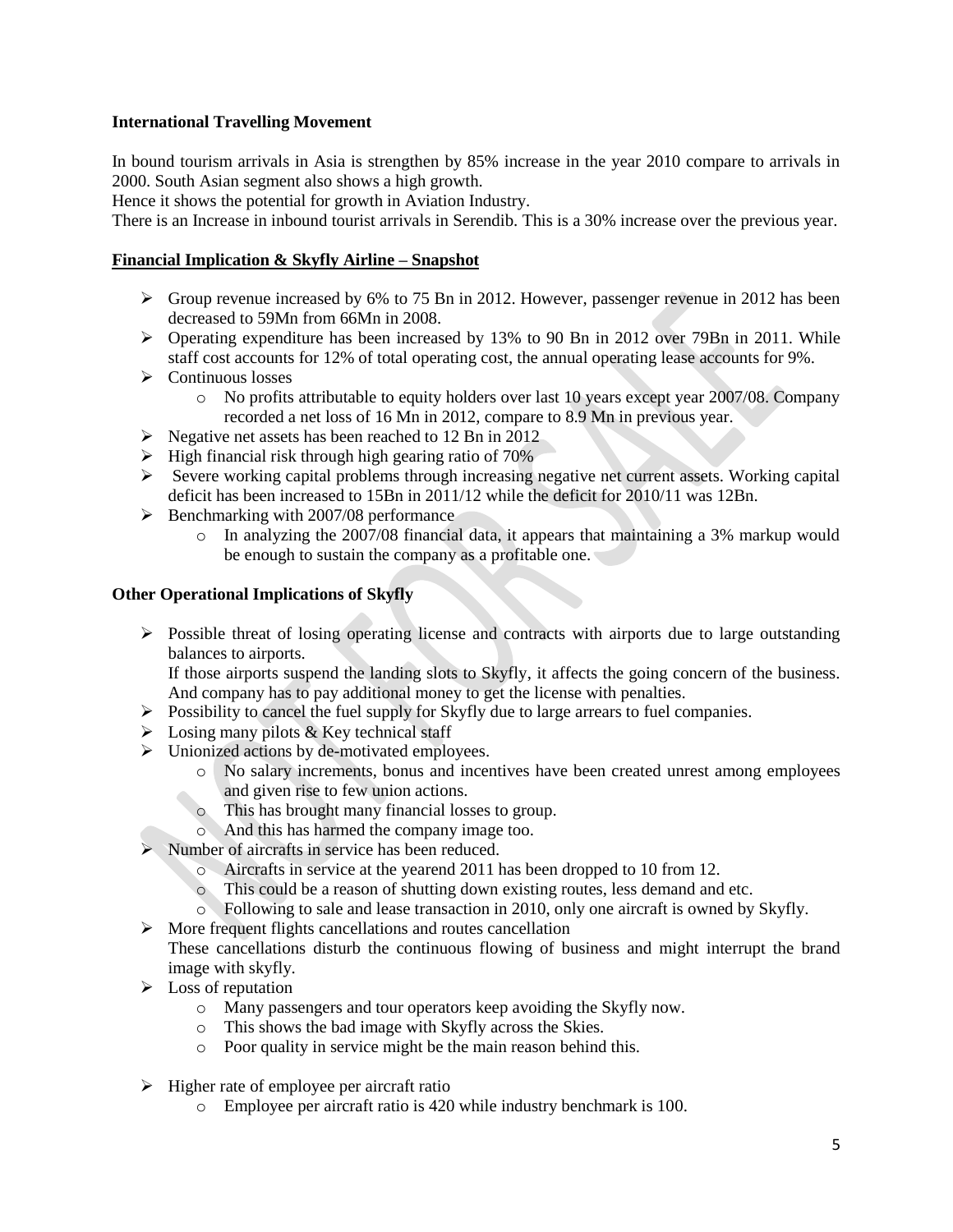- o As per current financial analysis, the company could easily save around 9Bn, if the company is par with Industry benchmark.
- Reducing passenger load factor from 54% to 50% in 2011.
	- o Industry average is 78%.
	- o However Skyfly's breakeven load factor is at 80%.
	- $\circ$  This will show the seat utilization over the availability and management may notices how far behind the occupancy of Skyfly.
- $\blacktriangleright$  Lack of Visionary Leadership
	- o Management has not showcased prudent decision making strategies in the company's challenging periods.
- $\triangleright$  Unit cost has been doubled to 52.25 (SR T Km) over 27.3 SR t km in 200.
- $\triangleright$  Lack of transparency showed in some transactions entered by Skyfly.
	- o How the management has used sale proceed in sale/lease transaction is not apparent. The decision is not deemed to be prudent.
- $\triangleright$  Negative growth rate in revenue passenger capacity.
- $\triangleright$  Losing Skyfly's market share in Serendib.
	- o Compare to last year, it has been dropped by 6% and the losing market share has been grabbed by other competitors such as S.I.A, Emirates…etc...

## **Evaluating the Re-capitalization options**

Many financials and operating issues which are faced by Skyfly do affect the long run survival of the airline. Hence executing the financial strategy should focus on the macro factors, industry factors and other implications in the Skyfly.

Re-capitalizations options should be in line with the other operating strategies of the Skyfly. Hence before analysing on which financing option Skyfly should undertake, it should decide what kind of operational re-structure is required to carry the business.

Just infusing capital may not resolve the current problems. In analysing the macro factors, industry factors and home country supporting factors (which we have explained in No. 04 under the caption insight to global and domestic trend in Aviation Industry), it is convinced that the future demand and trend for air travel is more with low cost carriers.

Hence, whether we are successful in FSC segment in the future is doubtful.

Further in the proposed merger with Flyingair, what kind of operational model that post-merger entity is operating should be pre-decided?

Currently;

FlyingAir, Low cost Carrier Skyfly Full Cost /Service Carrier

If the merged entities operate in a hybrid model, (i.e. both entities run their current operations model separately in the same entity as two business segments) this may be ended up with "stuck in the middle situation". On the other hand there can be cannibalizing effects among two segments. Hence both entities should convert to a one model is very much important in order to be the merger successful in the short/medium and long run.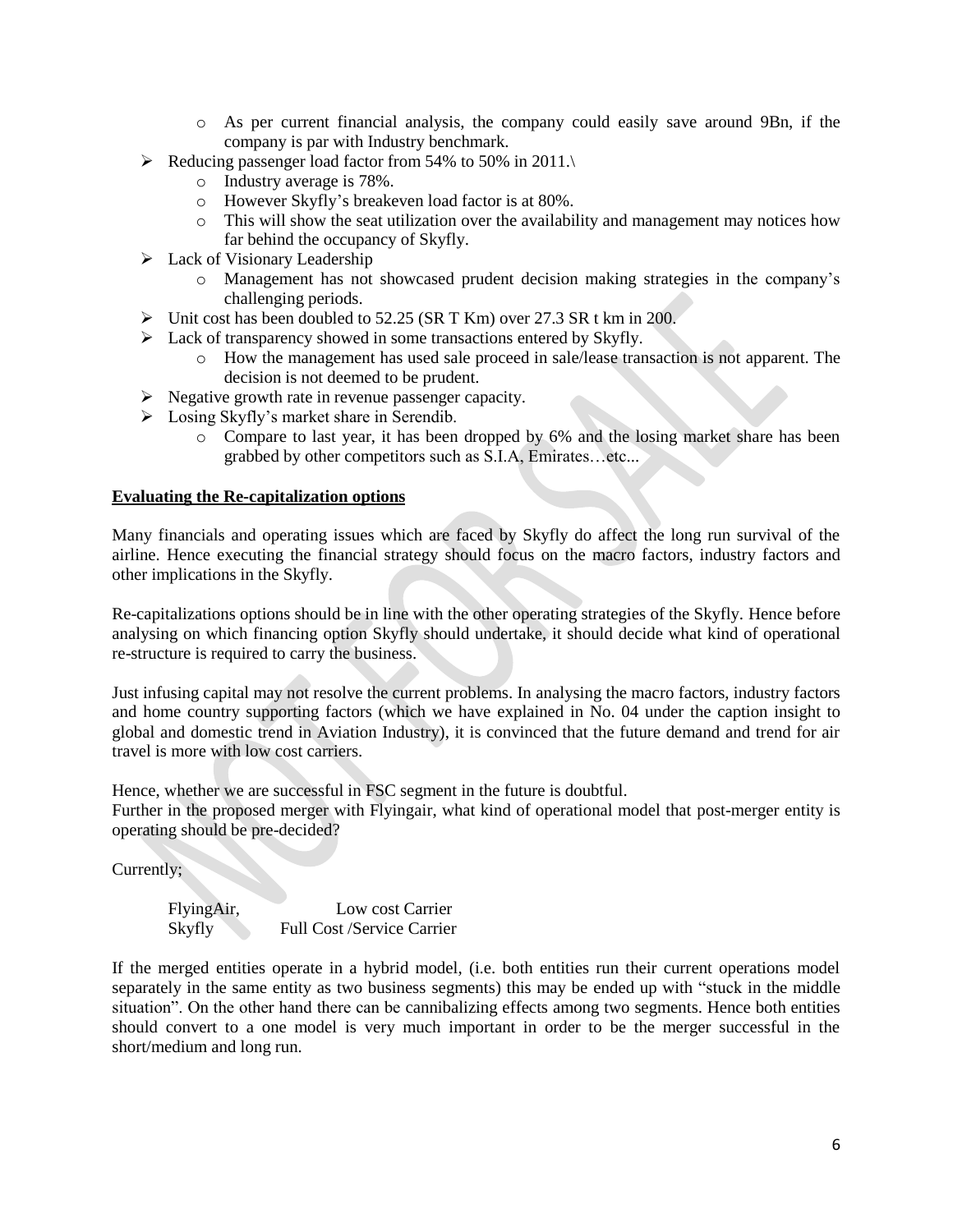However, due to current bad business experience it may not be able to cater a differentiated service (a premium carrier). And further the environmental factors may not supportive to the premium service carriers in the long run.

Therefore, the possible option is going for a LCC. In a case where it converts to LCC, being alliance with an industry giant would be generating synergetic effects.

Asianfly is the industry giant, expert in the LCC industry. As per the part experience, government may not showcase the same expertise as Asianfly in LCC segment.

In this context, in analyzing the best capital re-construction option out of

Long term borrowing Asianfly investment

Skyfly catering – IPO,

The second option of getting Asianfly's investment supersedes/overweigh the others. Let's we analyse three options separately.

# Option (A) - **Long Term borrowings**

- $\triangleright$  In comparing two banks, the local bank, loan period is higher than the foreign bank.
- $\triangleright$  However, due to current financial problems, re-paying 50Bn in 4 Years time is not practicable.
- In analysing the interest rates, it has to **get an idea what the current AWPLR is?**
- Pledging a security/ Mortgage bond would not be a difficult tasks as government can intervene in pledging the security (specially with a local bank).
- But, getting a **loan increase the gearing ratio further high and make the company high financial leverage one**.
- Further, **committing a continuous interest payment plus the disbursement would be a difficult task among the current financial issues**.
- Also, **getting just bank loan would not solve the problems and as per the current situation, no assurance can be given that capital infusion is just itself recover the other operational issues and make the airline profitable**.
- Owing to the significance of the above, it is concluded **that borrowing is not a viable solution**.

We have not separately quantified the impact of further borrowings, as it is obvious that it would definitely increase gearing ratios as a result of increase in borrowing cost/ finance cost…also increase in debt as against equity.

#### Option B – **Asianfly as an Investor**

## **Advantages of Joining Asiafly:**

- $\triangleright$  No need to invest for fleet. Asianfly has a large fleet and they can be used in the operations and reduce the capital outlay.
- $\triangleright$  Expert management skills
- $\triangleright$  Getting landing slots would not be difficult as Asianfly has a high bargaining power.
- $\triangleright$  Successful history with merging acquiring franchising with other airlines. E.g. Thai Asianfly, Fly Y etc…
- $\triangleright$  Getting experience and lessons on how to reduce the cost as they are the cost leader. Since LCC is mainly driven on cost leadership strategies, and currently Skyfly cost is too high to accommodate to LCC, definitely it is needed to reduce the cost dramatically.
- $\triangleright$  Economies of scale can be achieved through bulk purchase, collective marketing, code sharing
- $\triangleright$  Excess staff of skyfly can be transferred to Asianfly
- $\triangleright$  Good Leadership and management can be expected to manage Skyfly.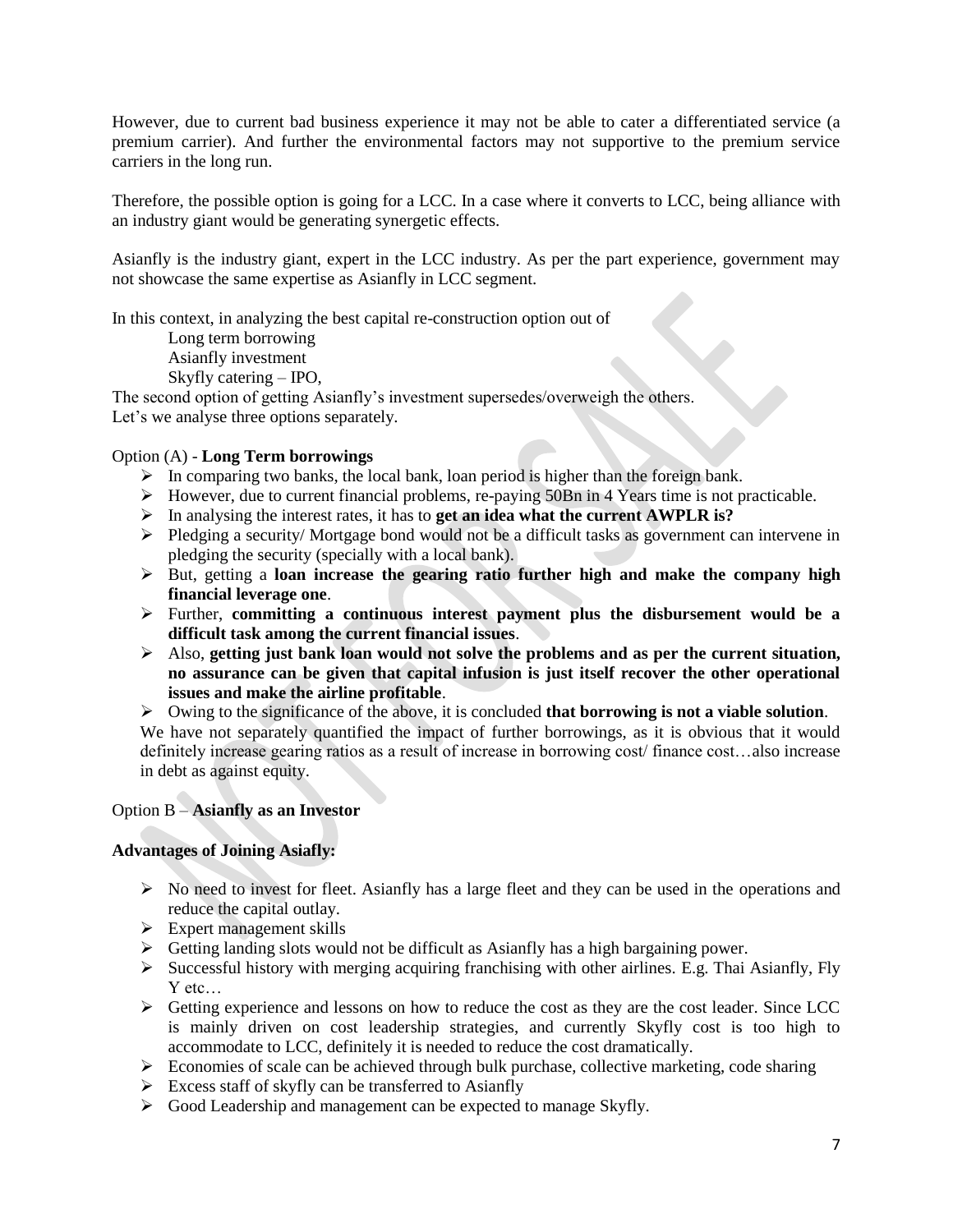## **Whether to sell catering arm to Asianfly is feasible?**

Skyfly catering is a lucrative business. And it has high growing potentials due to;

- o Long term contract till 2020 to serve to major airlines
- o Strong credentials
- o Strong customer base
- o Profitable diversification to laundry and other hotelier services etc...

This shows the future potential of Skyfly. Apparently government has been doing the business well.

Therefore, there is no need to have structural change to Skyfly catering company.

The core issue is with the airline. Therefore, acquiring catering segment by Asianfly would not solve the current issues with Skyfly.

Owing to the significance of above described **disadvantages of selling catering arm to Assianfly, we have not computed the minimum price to be received by selling catering arm**. However, based on available financial information of Skyfly catering, currently its (Catering Company) net assets worth is Rs. 4933 Mn. So valuation starts bare minimum at 5 Bn. This is not appropriate at all to match the financial need of Skyfly…

#### **Possibility of selling more than 50% of the stake with management**

Definitely management should be changed. However, in selling government stake, many other negative implications may arise.

- o Losing the control over the company
- o Can be a threat or risk to a national security
- o Losing the image of being the national carrier
- o Repatriation the profit from Serendib
- o Asianfly may acquire its stake at a discount value due to current issues with Skyfly
- o Protest from Union

#### **Option C – IPO**

As Skyfly Catering is successful from its inception with continues profits, there is a possibility of going for an IPO by listing. But, as mentioned earlier, just obtaining fund infusion may not solve the problems with Skyfly.

However, it is required to consider legal and ethical aspects too

 $\triangleright$  Would the Serendib Stock exchange rules allow a subsidiary company to raise capital through IPO to a loss making parent?

This is a very critical question that the company should consider in analyzing possibility of going for IPO. Raising money through an IPO by a subsidiary to fund its parent company will be a violation of regulatory requirement.

 $\triangleright$  Would new investor just invest with Catering Company without looking at prospects of its parents? Or would the investors just accept the IPO to fund loss making parent… without looking at future return from the investment.

#### **Conclusions & Recommendations**

As per the above analysis and pros & cons with each option, it is concluded that going for **a change in the business model** of Skyfly would be the best solution to protect the airline.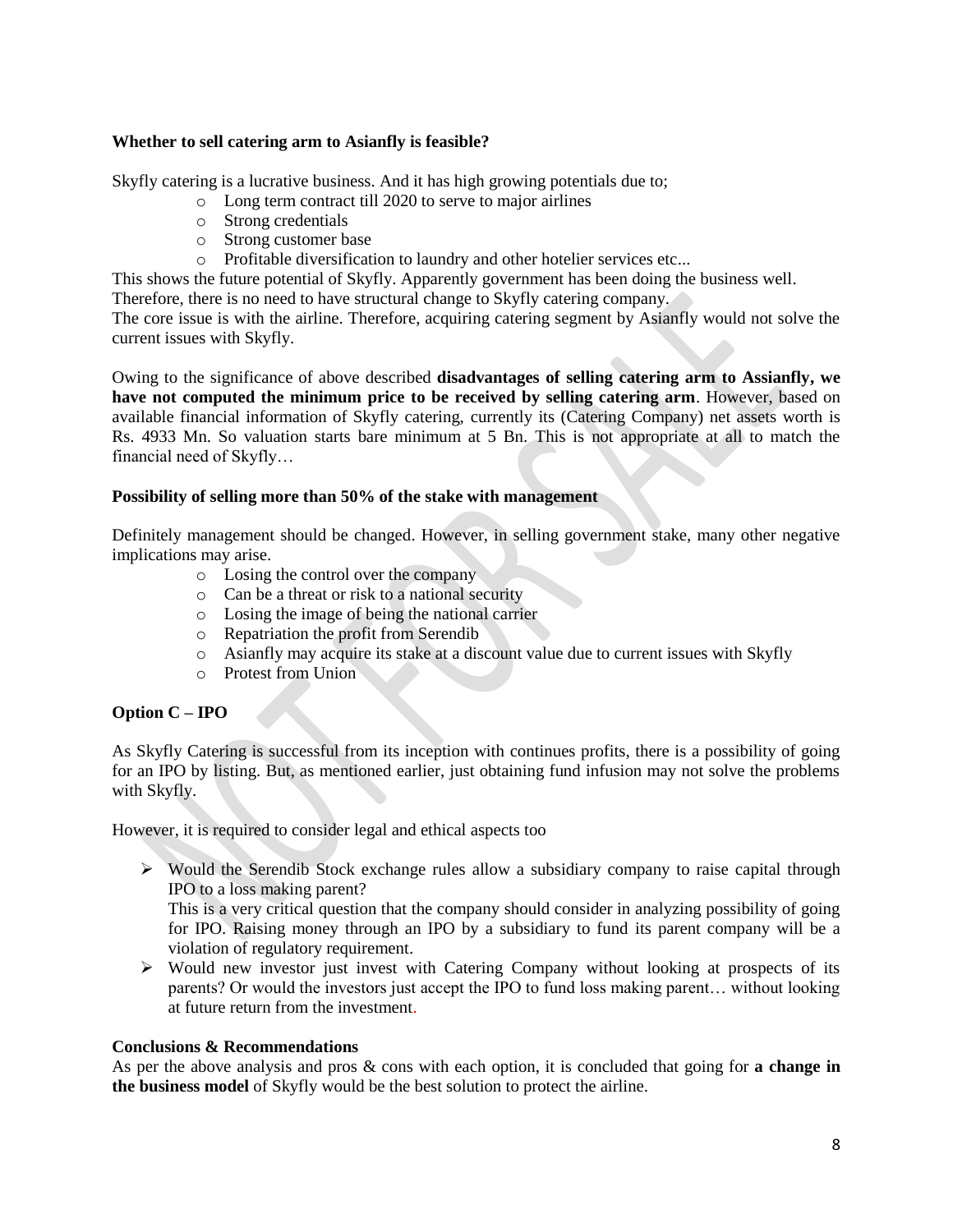Therefore, analyzing the environmental factors and proposed merger with flyingair - a budget carrier, it **is recommended to go for a LCC model**.

In capital restructuring, the best possible option would be getting the foreign institutional investor with the management. Joining with Asianfly would be the best option. However, there are some negative implications as well.

In this context, government should decide structure by considering those aspects.

## **Other recommendations**

- $\checkmark$  Prioritize to solve the working capital problems
	- o In order to prevent a liquidation situation due to cancelling landing rights, oil Supply Company, may priority to settle those.
- $\checkmark$  Execute an action plan to replace more capable pilots & officers.
- $\checkmark$  Implement an execution plan to reduce the operating cost
- $\checkmark$  Redundancy plan to save approximately 9 bn paid to excess staff.
- $\checkmark$  Implement a hedging plan to cover the Skyrocketing oil prices
- $\checkmark$  Maintain high operational efficiency.
	- o High aircraft utilization is crucial to maximize the profits of airline.
- $\checkmark$  Quick turnaround strategy is required to maintain high passenger load factor to spread fixed cost.
- $\checkmark$  Implement a robust internal control system while carrying out management audits and internal audits. This may reveal the inefficiencies misappropriations and remedial actions.
- $\checkmark$  Implement a CEO succession plan
	- o A necessity of a visionary leader who is capable to foresee the industry future is very much pragmatic.
- $\checkmark$  Remedial actions to increase revenue through high yields, high load factors--- enhance quality on board, quality on interiors and efficiency in ground handling
- $\checkmark$  Optimize the best fleet management style which covers,
	- o Identifying appropriate aircrafts type for route network
	- o Identify extent of ownership and leasing for optimum strategic objectives.
	- o Acquire appropriate fleet to meet current planned network requirements
	- o Optimize leasing arrangements
	- o Maximize profitability per aircrafts
- $\checkmark$  Implement customer satisfaction programme
- $\checkmark$  Implement brand awareness programme
- $\checkmark$  Implement strategic approach to personal issues position "low cost airline mentality among employees... and carefully plan out the redundancy plan
- $\checkmark$  Implement a change management strategy
- $\checkmark$  Implement a stakeholder mapping exercise to identify the most valuable stakeholders, key players and satisfy them

# **Other factors to be considered in restructuring plan**

- ▶ 49% stake with current management Scroon Airline
	- o In the proposed restructure to change the management it is important to get Sroon's consent
- $\triangleright$  In the proposed conversion, the current revenue from long haul segment 25% of total income might get affected
- $\triangleright$  Possible revenue loss from Skyfly airline by its subsidiary, if Skyfly converts to a LCC
- $\triangleright$  In proposed restructure to a LCC, there can be a hit to catering segment as budget carriers don't serve free meals. Currently 50% of the revenue of catering is coming from Skyfly.